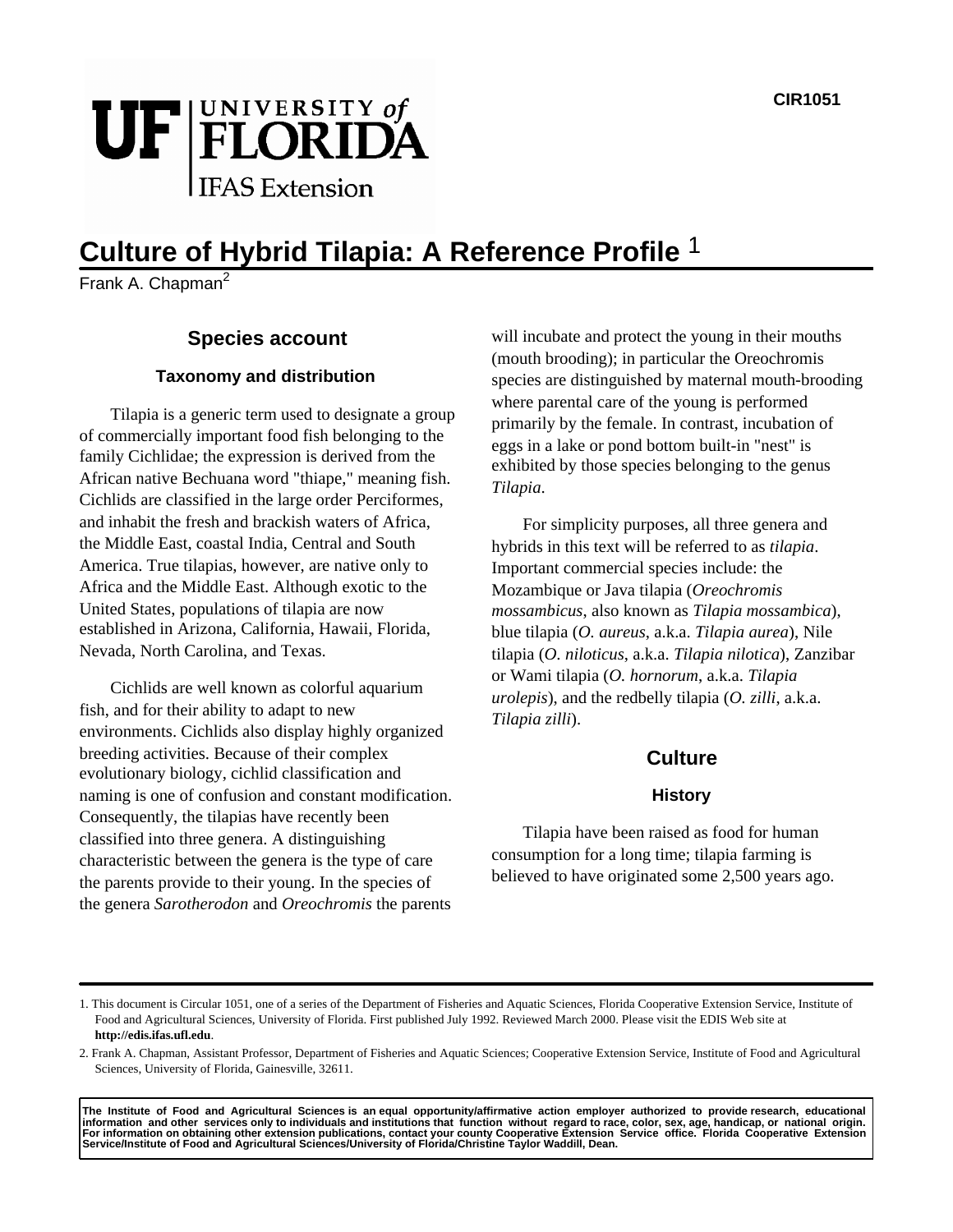Tilapia have also been transplanted to many countries outside their native range and are now farmed worldwide. In the United States, commercial culture of tilapia is concentrated in Arizona, California, and Florida. It is not clear, however, what species of tilapia are under cultivation. A collection of hybrid stocks currently constitute the bulk of the commercial production. The hybrids under cultivation are female mouth-brooders and believed to have originated from genetic crosses of predominantly blue tilapia (*O. aureus*) and ancillary *O. niloticus*, *O. mossambicus*, and *O. hornorum* species. Some evidence of genes from *T. rendalli* and *S. melanotheron* are also apparent. Two popular hybrids are the Florida red, a species cross between *O. aureus*  and *O. mossambicus*, and the hybrid between the *O. aureus* and *O. niloticus* tilapias. The aurea strain is principally used because of its tolerance to cold water temperatures.

#### **Life history characteristics**

Tilapia are known for their ability to sexually mature at a small size, around 8-10 cm (3-4 in.) in body length, and a young age (sometimes when 2-3 months old). Adult fish are known to live six to eight years, but some fish eleven to twelve years of age have been reported. In temperate regions, the spawning season of tilapia usually begins during the spring months when water temperatures rise, and spawning continues throughout the year as long as water temperatures are above 22°C (72°F).

As mentioned above, tilapia have an elaborate breeding behavior and are substrate nest builders. In most cases, males establish and aggressively defend territories. Nests are built in the form of shallow pits in the pond bottom, and are used for courting and spawning. After the female releases her eggs and fertilization takes place, most parent tilapia will pick up the eggs from the nest, incubate, and protect their young in their mouths (mouth brooders). A few species will leave the eggs on the spawning substrate and incubate the embryos by fanning water through them with their fins.

Depending on age, body size, and mode of egg incubation, female tilapia have a large variation in the number of eggs they produced. Blue female tilapia are reported to lay around 9-10 eggs per gram of body

weight (around 4,500 eggs/pound). The eggs of hybrid tilapia are yellow-brown in color, egg shaped, and will sink to the bottom when spawned. The eggs vary in size from an average of 2 to 4 mm (0.08-0.16 in.) in diameter, depending on the species and number of spawns. After fertilization, eggs hatch in 2 to 4 days, depending on water temperature. Newly-hatched embryos absorb their yolks in 3 to 4 days. The free-swimming young are then protected by their parents for several days. In mouth-brooding tilapias, incubation, hatching, and care of the young may last a period of about three weeks. After yolk absorption, young tilapias actively feed on a varied diet, such as plankton and detritus.

#### **Production systems**

In the United States, tilapia are considered important for their food value. These fish have also been popularized for their use in waste-water treatment schemes and aquatic-weed control programs.

Because of the diversity of culture systems it is impractical to describe all the different operations used for raising tilapia commercially. Life stages and culture technology for commercial production of hybrid tilapia in the United States are described in Figure 1. Domestic production of hybrid tilapia consists mainly of all-male populations, which are raised primarily as a high-quality fish for human food. Culture is carried out in indoor tanks, water recirculating systems, outdoor raceways, ponds, and floating cages. In several states, primarily Florida and California, tilapia are also fished commercially. "Extensive" pond culture methods for tilapia, traditional in many countries throughout the world, are not commonly used in the United States. For example, culture of tilapia in wastewater fed ponds, a viable and less expensive production system, is not considered acceptable for ecological or sanitary reasons.

Tilapia growth rates are influenced by a variety of factors; water temperature, sex, supplemental feeding, and stocking density noticeably affect their growth rate. Tilapia are susceptible to cold water temperatures, and will not over-winter in most temperate climates. Most hybrid tilapia will stop eating at water temperatures below 16°C (61°F),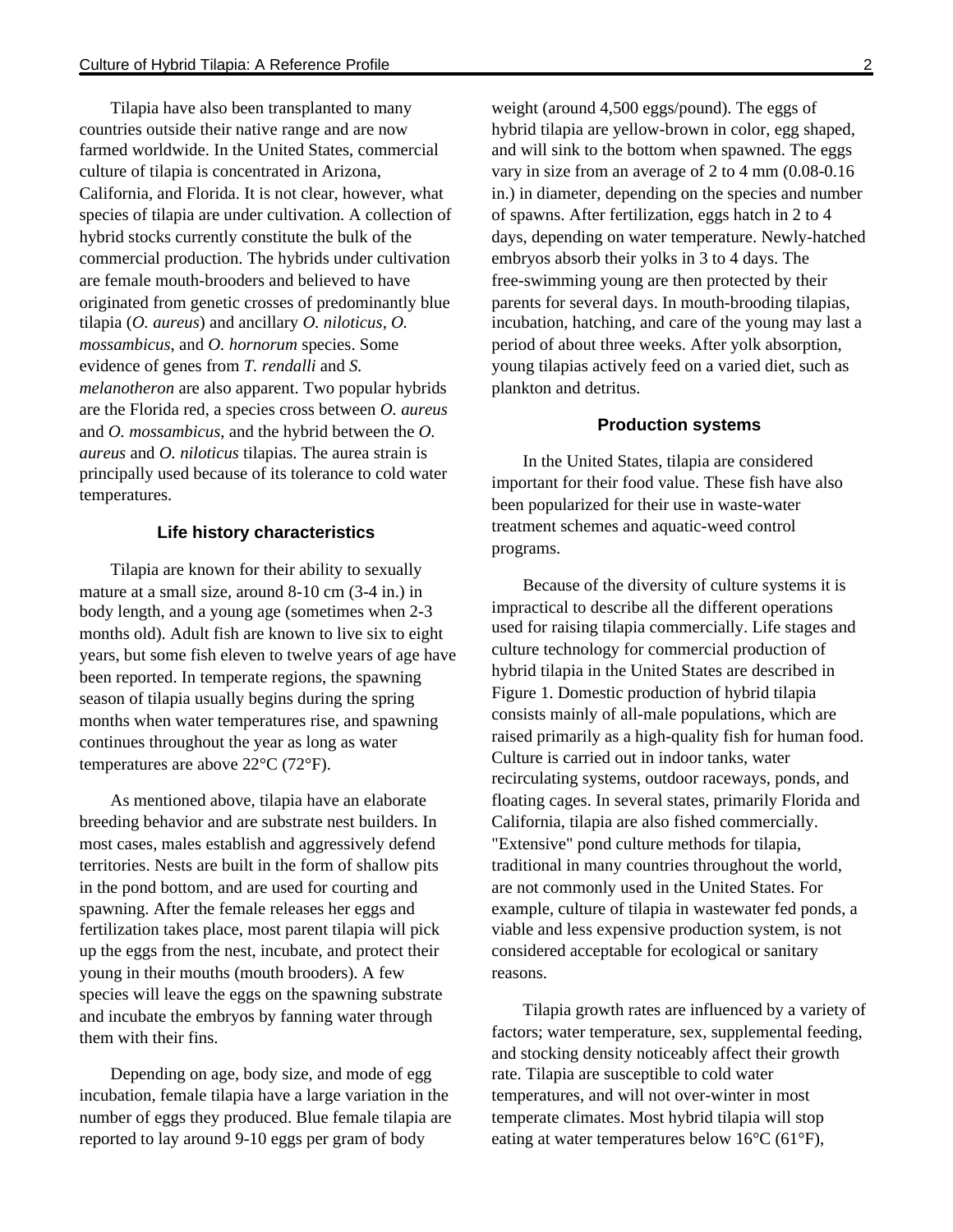



and will begin to die at around 13°C (55°F). Water temperatures between 25-32°C (77-90°F) are preferred for raising hybrid tilapia in intensive culture.

In populations of tilapia, males grow faster and more uniform in size than females. A predominantly male population also tends to reduce reproduction, overpopulation and stunting of fish in production ponds. For these reasons, a common culture practice is to raise an all-male population. A monosex population can be achieved in several ways. Customarily, fish are visually sexed at a young age (20-30 g) and females discarded from the grow-out system. Another common method for obtaining an all-male population is achieving sex reversal by oral administration of androgenic hormones (e.g. a mixture of 60 mg of methyl testosterone per kilogram of food will treat approximately 5,000 newly hatched fry, fed 2-4 times per day for 3-4 weeks). Use of hormones in sex reversal of fish is currently under evaluation by the U.S. Food and Drug Administration. Faster growth rates and monosex populations are also obtained by crossing different species. For example, crosses between *O. niloticus* and *O. aureus* produce a high percentage of males. A recently developed technique for obtaining a monosex male population is by producing "supermales" (see Tave 1990). Supermales are produced by hormonal sex reversal and artificial chromosomal manipulations.

Little data are available on the efficiency of hybrid tilapia to convert feed into meat. With the use of high-quality formulated diets, the feed conversion should range between 0.33 to 0.67 g of fish weight gain per gram of practical diet consumed (e.g 1.5-3 pounds of feed/1 pound of fish). Young hybrid tilapia are easily weaned and grow fast to market size when fed formulated diets. Fast growth rates are common when fish are fed foodstuffs containing levels of 35-50% protein for fish < 1 g (0.04 oz); 30-40% for

1-5 g (0.04-0.18 oz) fish and 25-30% for 5-25 g (0.18-0.88 oz) animals. For larger fish, recommended dietary levels vary from 25% protein for fish raised in ponds, 28-32% when reared in cages, to 35-40% when fish are grown in tanks. Tilapia growth rates also increase with multiple daily feedings (3-8 times a day depending on fish size). Feed allowance for young fish  $(\leq 25 \text{ g})$  is usually 6-15% of their body weight per day, and older fish  $(>25 \text{ g})$ , 1-3% of their body weight.

Recommended stocking densities for table-size tilapia production are extremely variable, and vary according to fish size and system of production. In fed and aerated production ponds, young (50 g) hybrid tilapia are usually stocked at 9,500 to 19,500 fish per hectare (4,000 to 8,000 fishlacre). In tanks or raceways, tilapia of  $25-50$  g (0.88-1.77 oz) in body size are stocked at densities between 140 and 248 fish/m<sup>3</sup> (4-7 fish/ft<sup>3</sup>) of container space. In final grow-out production cages, stocking densities for 60-100 g hybrid tilapia range from 250 to 400 fish per cubic meter (7-11 fish/ft<sup>3</sup>) of cage. When cages are placed in ponds, the pond stocking density cannot exceed those numbers (e.g. fish/acre) which would be achieved by growing the fish free-swimming in the pond.

The estimated time to raise hybrid tilapia from egg to food-size fish is highly variable, but is usually in a range between 6 and 12 months. The time required is primarily dependant on water temperature, fish density, and quality of diet.

#### **Product forms**

Hybrid tilapia are commonly sold as red or golden tilapia. Live tilapia are marketed in the 450 to 680 grams (1-1.5 pound) range, and yield between 30 to 39 percent whole fish to boneless fillets. Fish are most often traded as whole (dressed and undressed), fresh and frozen. Nutritive value of hybrid tilapia is considered around: 96 kcal/100 grams of raw meat, 19.2% protein and 2.3% fat by weight.

A serious problem when marketing tilapia is "offflavor;" the flesh of fish having a musty/muddy odor and flavor. Holding the fish in clean and continually flowing water for 7 to 10 days will usually reduce the problem.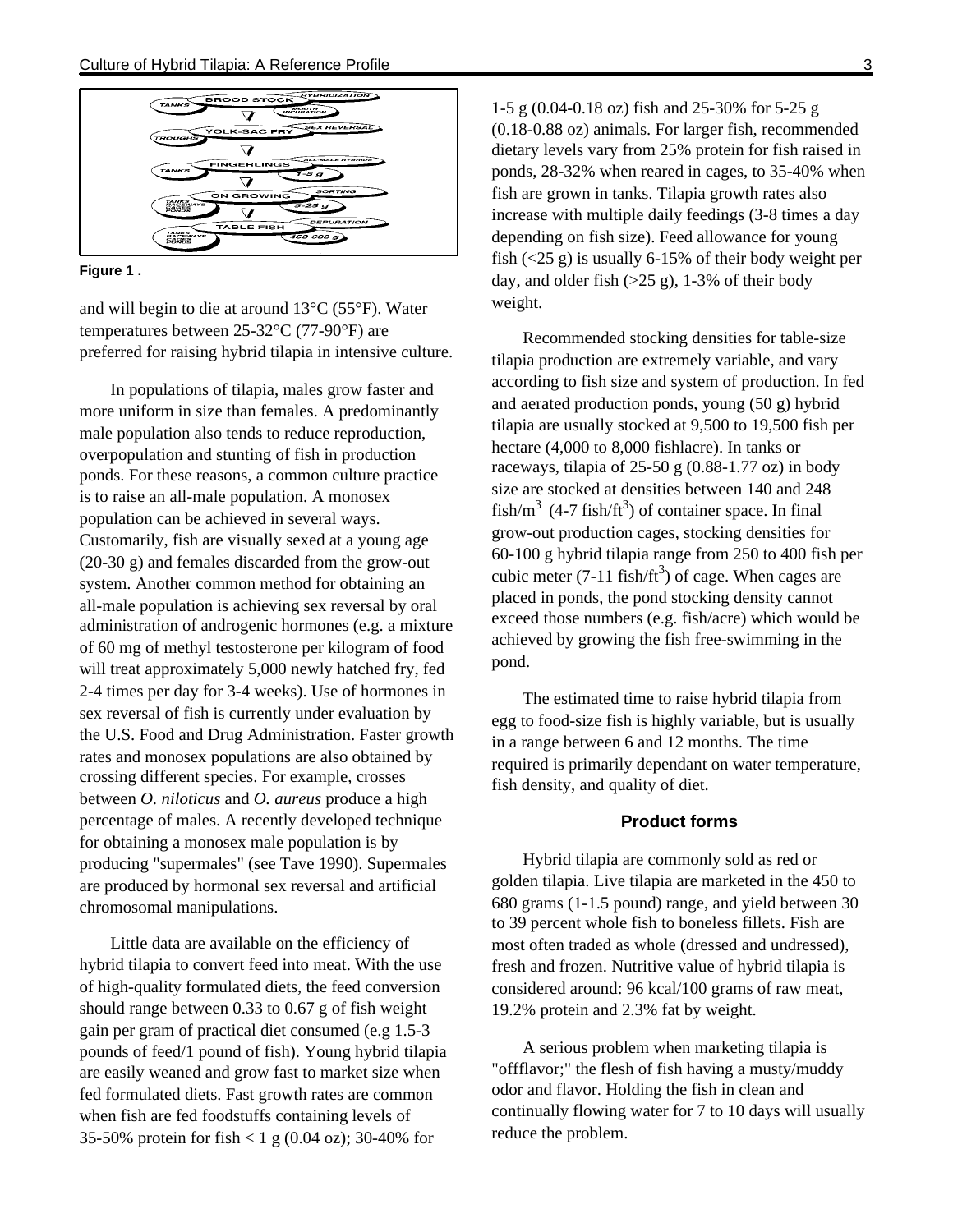#### **Future outlook**

In the United States, production and sale of tilapia have severe legal restrictions and are prohibited in many states. Those persons interested in raising or selling tilapias should contact the appropriate agency in their state.

To the author's knowledge, only a handful of tilapia operations in the United States have been considered successful aquaculture business ventures. High costs of production, environmental constraints (e.g. low water temperatures), lack of consumer product demand, and competition from high quality, low cost imported fish are major constraints for development of the tilapia aquaculture industry.

Promising species for commercial grow-out include the *O. niloticus* and *O. aureus* species, and their corresponding hybrids. Cage culture in large, man-made bodies of water or heated effluents, and harvesting from established exotic populations appear as promising and immediate competitive alternatives for economic solvency of tilapia enterprises.

# **Sources of information and selected references**

A wealth of information has accumulated on the biology and culture of tilapia. Most of the information that exists in the literature, however, emphasizes husbandry methods in extensive pond culture conditions. In the United States, little has been published on commercially raising hybrid tilapia to market size. Listed below are some essential sources for information and general references on culturing tilapia. Numerous leaflets, pamphlets, and guides for raising tilapia have also been produced by cooperative extension offices across the country.

A special permit is required for the possession of tilapia in the state of Florida. Please contact the Florida Game and Fresh Water Fish Commission and your county extension agent if you are interested in farming tilapias.

Aquaculture Magazine, P.O. Box 2329, Asheville, North Carolina 28802.

Balarin, J.D. and R.D. HaIler. 1982. The intensive culture of tilapia in tanks, raceways and cages. In: Muir, J.F. & R.J. Roberts (eds.). Recent Advances in Aquaculture. Croom Helm Ltd: London, England.

Fishelson, L. and Z. Yaron (compilers). 1983. International symposium on tilapia in aquaculture. Tel Aviv University: Tel Aviv, Israel.

Fisheries and Aquatic Sciences Department. University of Florida, 7922 NW 7lst St., Gainesville, Florida 32606. Telephone: (352) 392-9617.

Florida Game and Fresh Water Fish Commission. Aquaculture Project, 3900 Drane Field Rd., Lakeland, Florida 33803. Telephone: (813) 644-9269 or (800) 282-8002.

Hepher, B. & Y. Pruginin. 1981. Commercial fish farming: with special reference to fish culture in Israel. John Wiley & Sons: New York, New York.

National Aquaculture Information Center. National Agricultural Library, Room 304, 10301 Baltimore Blvd., Beltsville, Maryland 20705. Telephone: (301) 344-3704.

Popma, T.J. and B.W. Green. 1990. Sex reversal of tilapia in earthen ponds. International Center for Aquaculture: Auburn University, Alabama.

Pullin, R.S.V. 1988. The second international symposium on tilapia in aquaculture. International Center for Living Aquatic Resources Management (ICLARM): Manila, Phillippines.

Pullin, R.S.V. and R.H. Lowe-McConnell (eds.). 1982. The biology and culture of tilapias. International Center for Living Aquatic Resources Management (ICLARM): Manila, Philippines.

Seafood Business Magazine. Journal Pub., P.O. Box 908, Rockland, Maryland 04841.

Seafood Leader Magazine. Waterfront Press Co., 1115 NW 46th St., Seattle, Washington 98107.

Tave, D. 1990. Supermale tilapia. Aquaculture Magazine 16(2): 69-72.